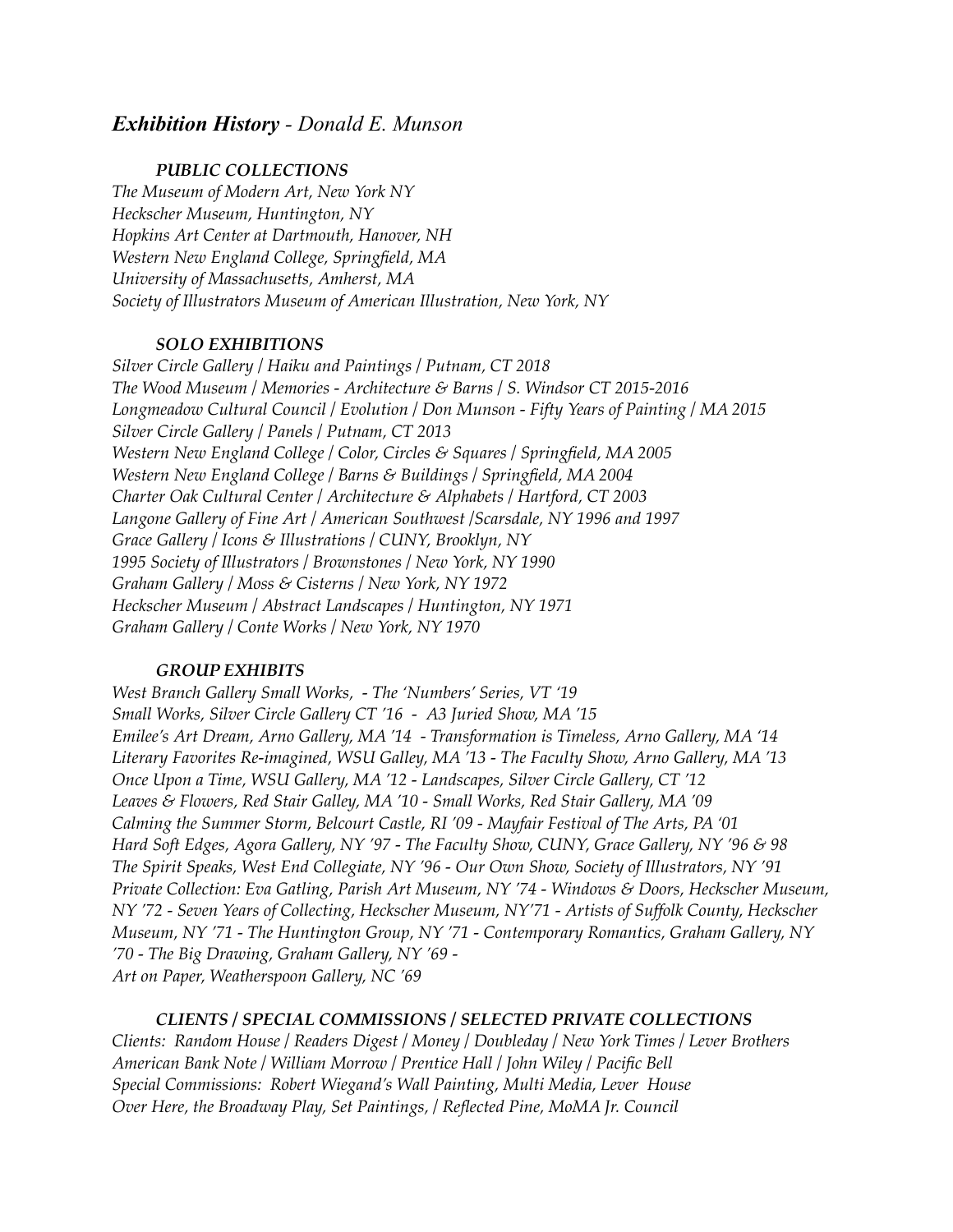*Selected Private Collections: Eva Gatling / Joerg & Sabine Lichtenberg / Alfred Van Loen / David Carson / Lester & Judy Lynn DelRey / Joe Treacy / The Collegiate Church* 

An exemplary creative career in business, Publishing, Advertising, Teaching and Fine Art. A dedicated educator extending to the classroom his parallel backgrounds. *Professional Work Experience* 

WESTFIELD STATE UNIVERSITY, Massachusetts - 2008 to 2016 *Adjunct Lecturer* - Teaching / Advanced Graphic Design I & II / Typography / Art Survey I & II Lecturing / Drawing / Painting and Fundamentals

THE HARTFORD COURANT, Connecticut - National Advertising - 2001-2008 *Sr. Account Executive* - 2005, 2006, 2007 Heart & Crown Winner Managing and Developing diverse accounts such as JDRF / United Way / AARP / NBC-30 / Sentry Table Pads / John Deere / Stihl / Turf Products / Lebanon Greenview

G&G ADVERTISING, Los Angeles - Business Development - 1999-2001 *Vice President* - Los Angeles and Boston Regional Operations New Account Sales & Development Clients: Pelican Products / Hitco Carbon Composites / Savage Arms / Big 5 Sporting Goods / Hardigg Industries / National Parks Service / Hasbro Games

SKY ADVERTISING, New York and Los Angeles - Recruitment Advertising - 1997-1999 *Vice President* - Director of the Los Angeles Office / Print & Internet Clients: Brooks Brothers / Interbake Foods / North American Scientific / US Gypsum

RESOURCE & DESIGN, New York - Creative Consulting - 1991-1997 *Principal* - Award Winning Creative Director, Type Designer & Artist Integrating Concept Development Graphics, Branding, Promotion and Advertising Clients: John Wiley / Readers Digest / William Morrow / Money Magazine / Set Painting Illustrations for Broadway Show 'Over Here'

CUNY, New York - New York Technical College & Bronx Community College - 1991-1997 *Adjunct Lecturer Instructor* - Teaching / Illustration / Typography / Graphics Design / Promotion & Advertising

RANDOM HOUSE, New York - Ballantine / DelRey / Fawcett / Ivy Books -- 1979-1991 *Art Director, Division Vice President* - Overall creative direction and marketing of 500 books a year, developed the graphic impact of all products / Art / Design / Illustration and Administration of imprints in Mass Market, Trade and Hardcover. Maintained and managed a \$25 million budget Directing a staff of 12 plus 100 freelance artists.

CBS FAWCETT BOOKS, New York - 1977-1979 *Associate Art Director* - Mass Market paperbacks and developed Columbine Trade Books

*AVON BOOKS*, New York - 1976-1977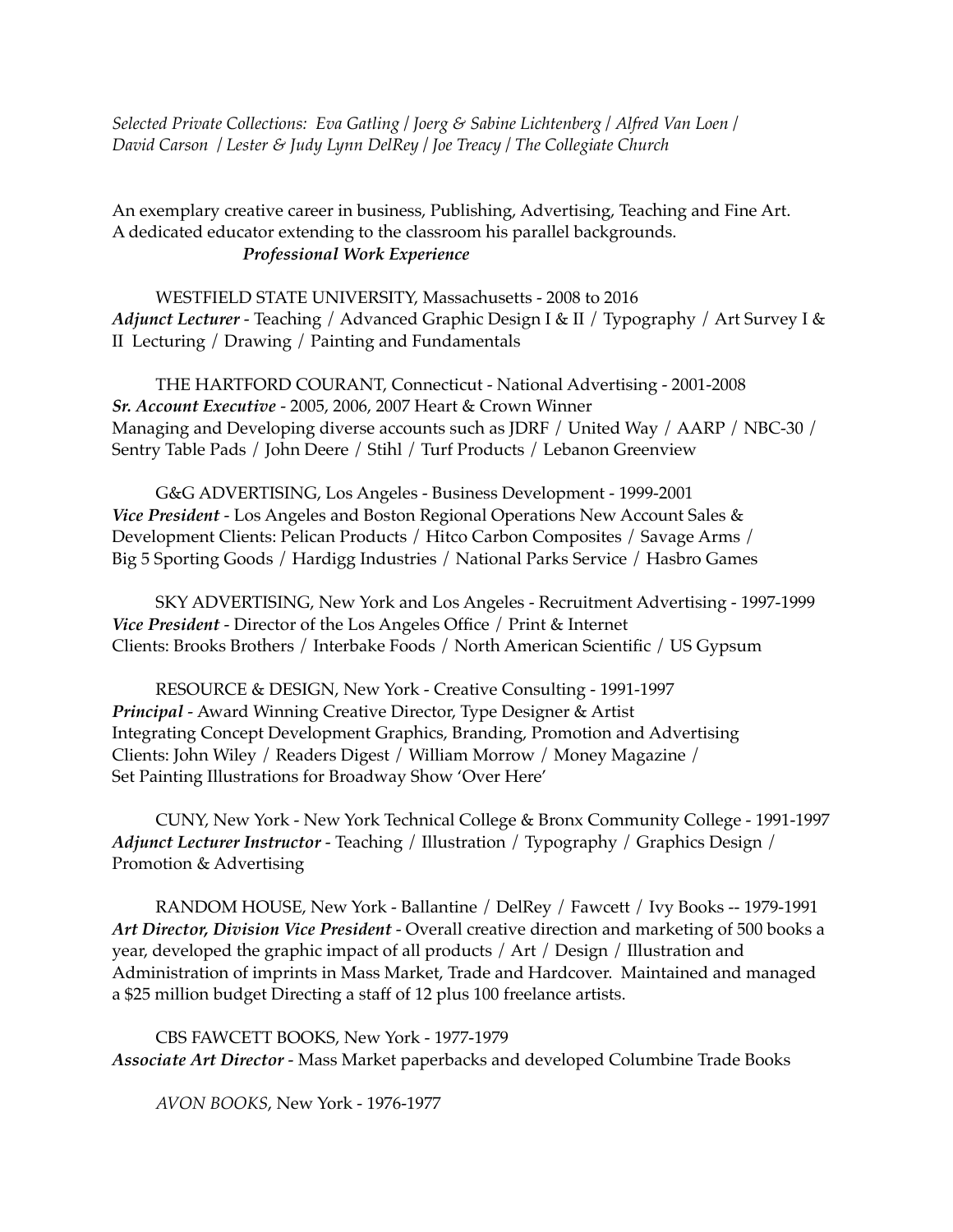*Assistant Art Director* - Mass Market paperbacks AIGA Best Book Cover '*Parties'*

*PARSONS SCHOOL OF DESIGN*, New York - 1973-1976 *Full Instructor* - Teaching / Graphic Design / Promotion / Typography and Illustration

*AMERICAN BAK NOTE COMPANY*, New York - 1971-1973 *Art Director* **-** Accounts - US Postal Service Commemorative New Issues / State DOT Certificates / Silver Smiths Guild Historic American Currency / Nominated Grammy Award, Best Album Cover *Chicago VI,* John Berg CBS Records, Nick Fasciano, Designer, Art Director American BankNote Company

D*ELGAUDIO+MUNSON*, New York - 1969-71 *Partner* - Accounts - Vintage Books / Camp Fire Girls / The Metropolitan Museum of Art Traveling Exhibits

*ODETTE ASSOCIATES,* New York - 1968-69 **Jr. Art Director** - Key Account - American Express Travel

*THE MUSEUM OF MODERN ART,* New York - 1967-1968 **Book Designer** - The Sculpture of Picasso - Cover Design / Cezanne to Pollack / The Art of the Real

### **ORIGINAL TYPEFACE DESIGNS**

*Patrician* with Letraset International / *Exchange / Gunsight / Spur Gothic / Bruce / Charles / Edmund*  with Haber Typographers & Treacyfaces

#### **ORIGINAL LOGO DESIGNS**

Available Press / Ballantine Westerns / Villard Books / Camp Fire Girls

#### **AWARDS**

**CHESLEY -** Best Art Director **/ AIGA** - Best Book Design of Show / **Society of Illustrators** - 18 Awards of Merit **/ PIA** - 4 Awards of Excellence **/ Creativity Magazine** - 7 Awards, Best of Show **/ Art Direction Magazine** - 5 Creativity Awards / **DESI** - 17 Awards of Creativity / **CA** - 2 Awards of Merit / **PRINT Magazine** - 3 Awards of Creativity /**M & B** - 4 Awards **/ Art Directors Club -** 2 Awards of Merit **/ Type Directors Club** - 2 Awards of Merit / **The New York Board of Trade** - Excellence in Community for Design

#### **BIBLIOGRAPHY / REVIEWS**

Born in New York, his professional Certificate for Design and a BFA are from *Parsons/New school.* Graduate Studies via *CBS School of Management* in Business, Finance, Production and Human Resources

Teaching: *Parsons School of Design, NY -* Advertising, Promotion and Design. *Pratt University, NY -* Illustration and Promotion. *CUNY, Brooklyn & Bronx, NY -* Design, Art History and Illustration. *Westfield State University, MA -* Art Survey I & II, Art Foundation, Graphic Design I & II, Typographywith lectures on Drawing and Painting.